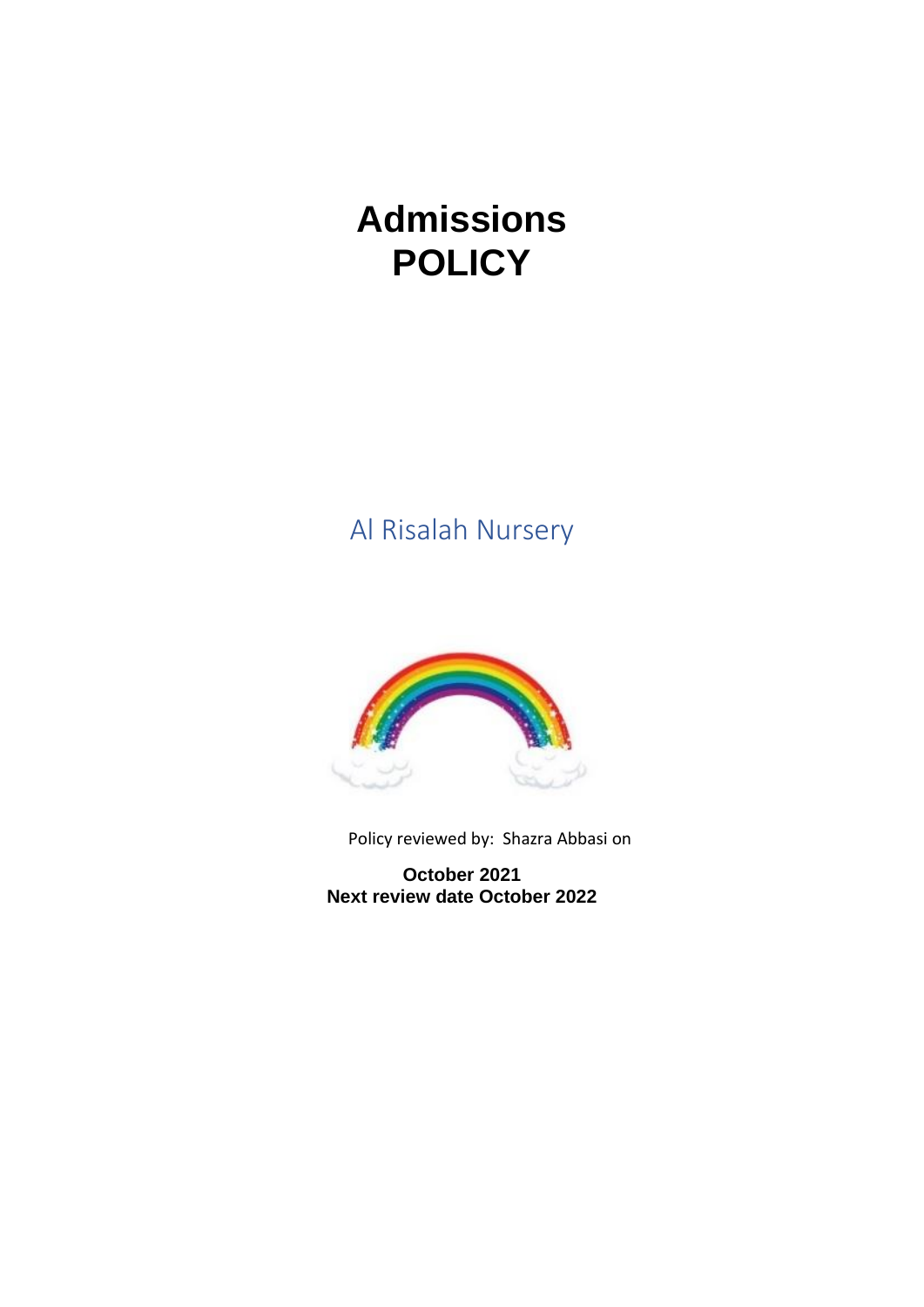# **Purpose**

At Al Risalah, we are committed to being as inclusive as possible regarding admissions at our nursery.

We also strive to be a provider of funded childcare without it impacting the quality of our provisions.

This policy outlines our approach to nursery and out of school club admissions, our admissions criteria, and our plans for offering funded childcare in a sustainable and inclusive manner.

# **Legal Framework**

This policy relates to sections 3.28 and 3.57 of the Early Years Foundation Stage.

# **15-hour places and 30-hours places**

We offer both 15 and 30 hour funded places. Parents eligible for 30 hours must specify this on the application form and provide all supporting documentation. It is the sole responsibility of the parents to ensure that their funding is secure for each term by reconfirming their details with HMRC.

We also offer flexible, part-time sessions, subject to availability.

# **Nursery Admissions**

At Al Risalah nursery we care for children between the ages of three years and four years of age, and the numbers and ages of children admitted to the nursery comply with the legal space requirements set out in the Early Years Foundation Stage (EYFS). When considering admissions, we are mindful of staff: child ratios and the facilities available at the nursery. Places will usually be offered on a first-come, first-served basis if there are places available, but if there is a waiting list, the nursery will use the following admission criteria which will be applied in the following order of priority:

- 1. Children currently attending who are increasing their sessions
- 2. Children who have siblings already attending the nursery
- 3. Children of Al Risalah employees
- 4. Looked after children

5. A child known by the local authority to have special educational needs and/or a disability (SEND) and whose needs can be best met at the nursery

A child requiring a full-time place may take priority over one requiring a part-time place.

Government funding for early education is used for 15 hours a week.